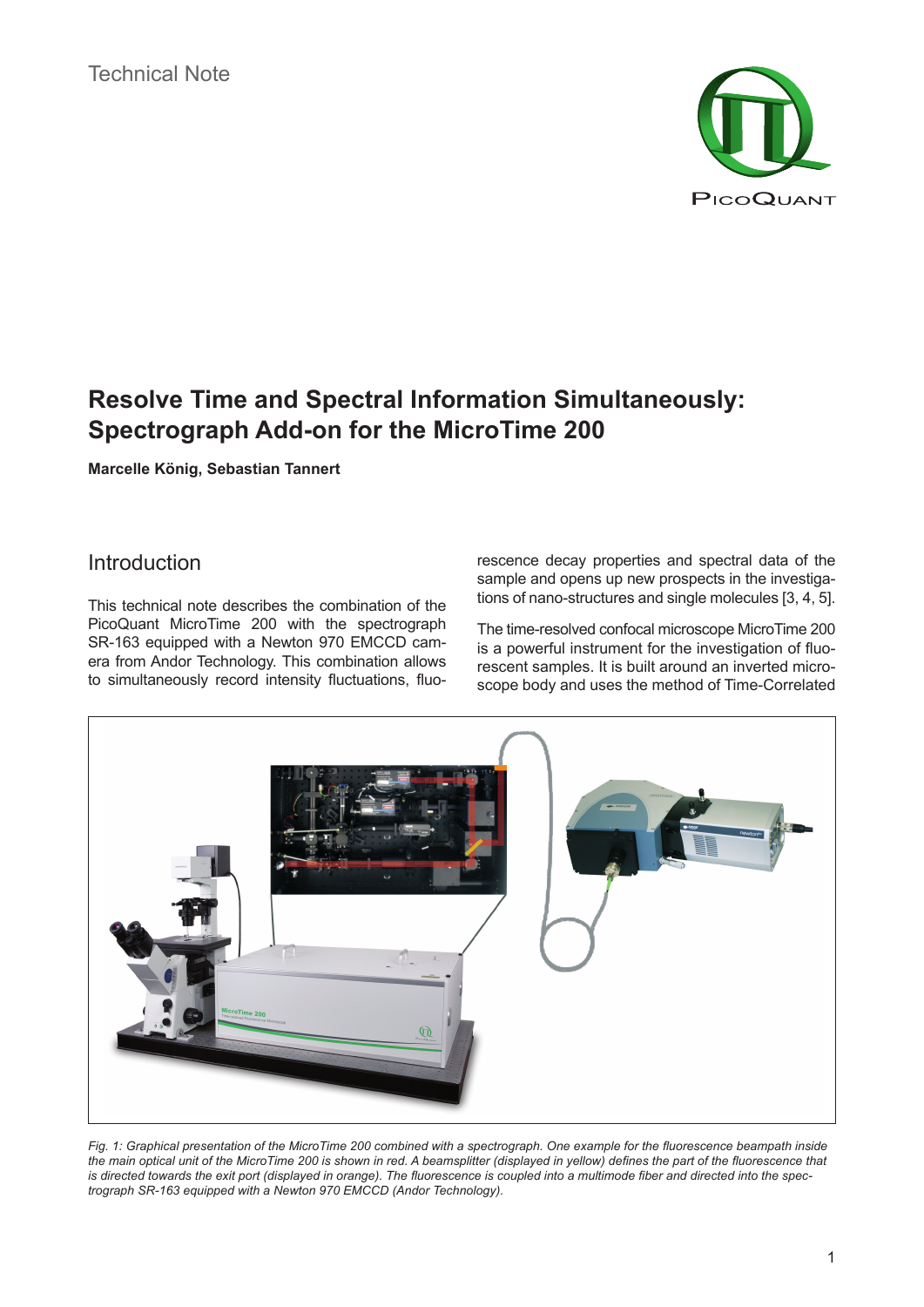Single Photon Counting (TCSPC) for time-resolved data acquisition along with single photon sensitive detectors and picosecond pulsed diode lasers for excitation [1]. Various techniques like Fluorescence Lifetime Imaging (FLIM), Fluorescence Correlation Spectroscopy (FCS) and Förster Resonance Energy Transfer (FRET) are supported and enable studies of microscopic samples down to the single molecule level. Due to the modular conception of the MicroTime 200, various instrumental add-ons can be included that enable further investigations of the obtained fluorescence [2].

## System Description

The spectrograph is attached to an exit port of the main optical unit of the MicroTime 200 as shown in Fig. 1. Inside the main optical unit, a suitable optical element is used to direct a defined part of the emitted light towards the exit port. An easy exchange of the optical element (100% mirror, 50/50 beamsplitter, ...) allows for the customization of the experimental conditions. At the exit port, the fluorescence is efficiently coupled into a multimode fiber (50 µm diameter) and directed into the spectrograph. In order to remove Raman and Rayleigh scattered light from fluorescence, a bandpass filter might be used prior to the detection.

The Andor SR-163 [6] is a compact research-grade Czerny-Turner spectrograph with 163 mm focal length. For the combination with the MicroTime 200, a grating with 600 l/mm, blazed at 500 nm, enables data acquisition covering a window of 260 nm within the range of 300 nm to 1050 nm. The corresponding optical resolution is < 2 nm. The grating is manually exchangeable, it can be replaced by various different gratings from Andor [7] in order to alter wavelength coverage and resolution. The fluorescence is detected by the Newton 970 EMCCD, which features 1600 x 200 pixel (16 µm pixel size) with thermoelectric cooling down to -100°C [8]. The very high detection efficiency of up to 95% in the wavelength range between 400 nm and 750 nm makes the camera especially suited for single molecule studies.

In order to ensure the highest possible sensitivity, the coupling of the fluorescence into the spectrograph needs to be specially adapted. The modified xyadjustable fiber coupler includes an FC/APC fiber connector with an adjustable f-matching lens. No slit is used in order to maximize the light collection efficiency. The alignment is easily verified utilizing the 2D array readout of the spectroscopic detector in the imaging mode.

The SR-163 with the Newton 970 EMCCD camera is used with its original software "Solis" from Andor. As the spectrograph is fibercoupled, it is easily unmounted and thus available for other applications, while maintaining the alignment of the exit port at the MicroTime 200.

#### Experimental Results

The results of a proof of principle experiment using immobilized Atto655 fluorophores (ATTO-TEC) on glass are shown in Fig. 2. Fluorescence Lifetime Imaging (FLIM) was first performed in order to identify the single molecules on the surface. They appear as diffraction limited spots with fluorescence lifetimes of roughly 4 ns. Some of the spots show black lines caused by the typical blinking behaviour of single fluorophores. By positioning one molecule into the laser focus, the fluorescence can be monitored as a function of time. The fluorescence intensity time trace (bin width 1 ms) again shows the blinking behavior of the single molecule on a millisecond time scale (middle panel). From the same data set, the TCSPC histogram can be calculated which can be analyzed to determine the exact fluorescence lifetime(s) of the single molecule (upper panel). Other fluorescence parameters like anisotropy or FRET efficiency are in principle also accessible, depending on the configuration of the experimental setup.

With the spectrograph attached, the fluorescence is split in order to simultaneously obtain fluorescence properties and spectral data. In the shown example, the fraction of fluorescence directed towards the spectrograph has been defined by a 20/80 fluorescence beamsplitter with 80% of the fluorescence be‑ ing used for the spectra. As the detected photons are spread over many spectral channels of the EMCCD camera, the necessary integration time for a spectrum with an acceptable signal-to-noise ratio is in the order of seconds. Spectra of the selected single molecule using an integration time of 3 s are shown in the lower part of Fig. 2.

In the FLIM image of Fig. 2, a second, much dimmer molecule is visible on the lower left. A direct comparison of the spectra of the two fluorophores is shown in Fig. 3. Here, the data of the successively taken spectra are summed up and normalized. Evidently, even minor differences in the spectra of two different molecules can be directly observed.

#### Summary

Adding the spectrograph SR-163 equipped with the EMCCD Newton 970 to the time-resolved confocal microscope MicroTime 200 opens up new prospects in the investigations of single molecules. The presented results show the high sensitivity offered by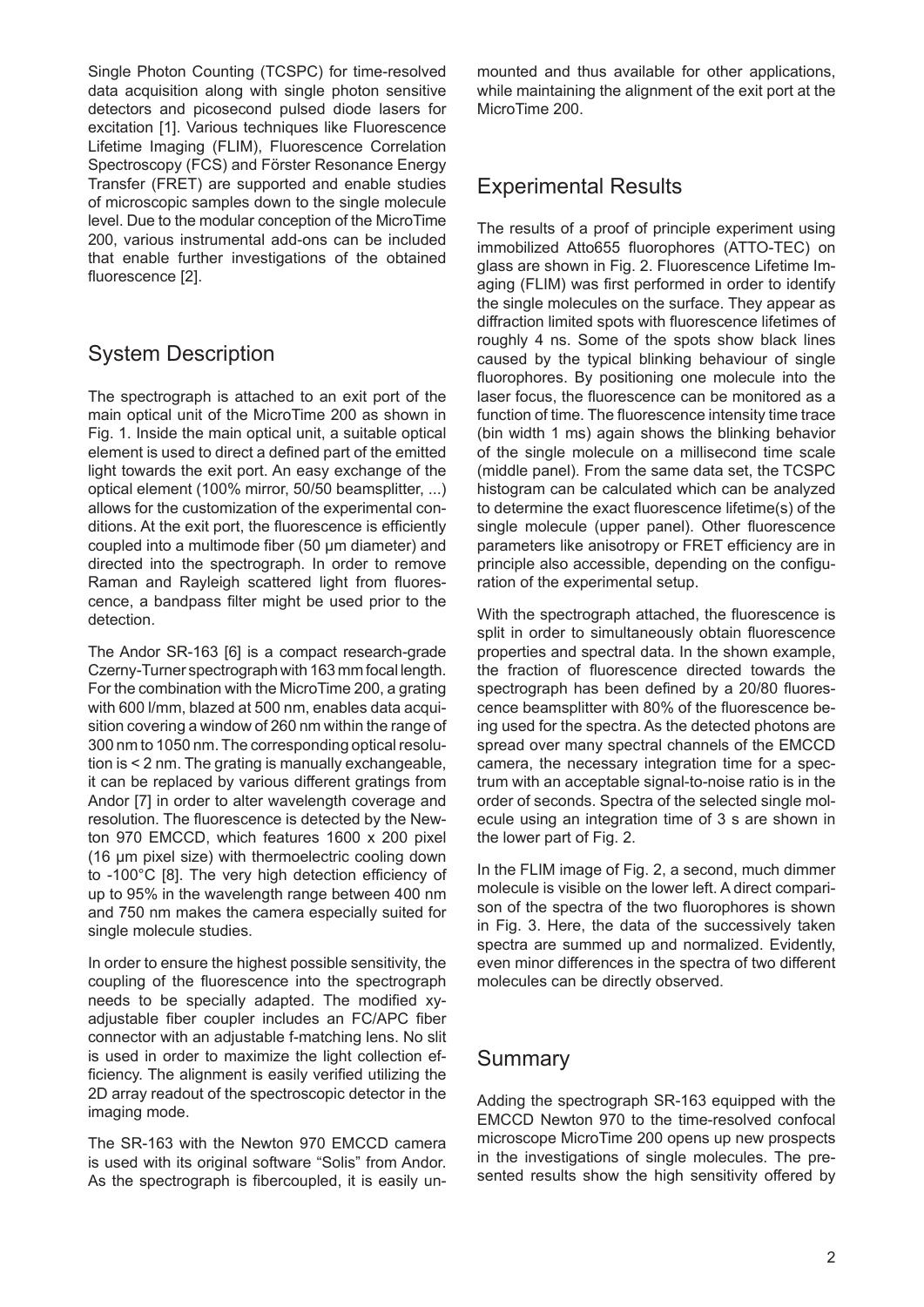

*Fig. 2: Fluorescence data from single Atto655 molecules immobilized on a glass surface (image size: 4.3 x 4.3 µm). Left: The encircled molecule was placed into the excitation focus and the intensity fluctuations, fluorescence decay properties and spectral data were collected simultaneously. Right: The fluorescence time trace was recorded over 18 s (displayed binning 1 ms). The TCSPC histogram is calculated for the whole time trace. The simultaneously taken emission spectra are integrated over 3 seconds each. Excitation 635 nm, 40 Mhz, 100x/1,4 oil objective, optical filters: BS470/640, BP685/70, BS 20/80*



*Fig. 3: Direct comparison of fluorescence spectra from single Atto655 molecules immobilized on a glass surface.* 

*Excitation 635 nm, 40 MHz, 100x/NA 1,4 oil immersion objective, optical filters: BS470/640, BP685/70, BS 20/80. The black stripe pattern indicates the spectral range rejected by the utilized spectral bandpass filter.*

this specific combination. Depending on the context of the experiment, a defined part of the fluorescence is utilized to acquire the spectral information. Intensity fluctuations, fluorescence decay properties and spectral data of a single molecule can be obtained simultaneously. Both, the observation of spectral changes as a function of time, and the comparison of spectra from different molecules are possible with this combination.

### Supplemental Information

If single molecule sensitivity is not required, a cost-saving version for low-light level applications (QE65000 spectrograph from Ocean Optics) is avail‑ able for the combination with the MicroTime 200. The QE65000 is a Czerny-Turner spectrograph with 101.6 mm focal length. For the combination with the MicroTime 200, an HC1 grating and a longpass filter OFLV-QE are recommend. This permits data acquisition within a spectral range from 200 nm to 950 nm. The corresponding optical resolution is  $<$  3 nm. No slit is applied in order to achieve maximum light collection efficiency. The QE65000 uses a Hamamatsu FFT-CCD detector, which serves as spectroscopic